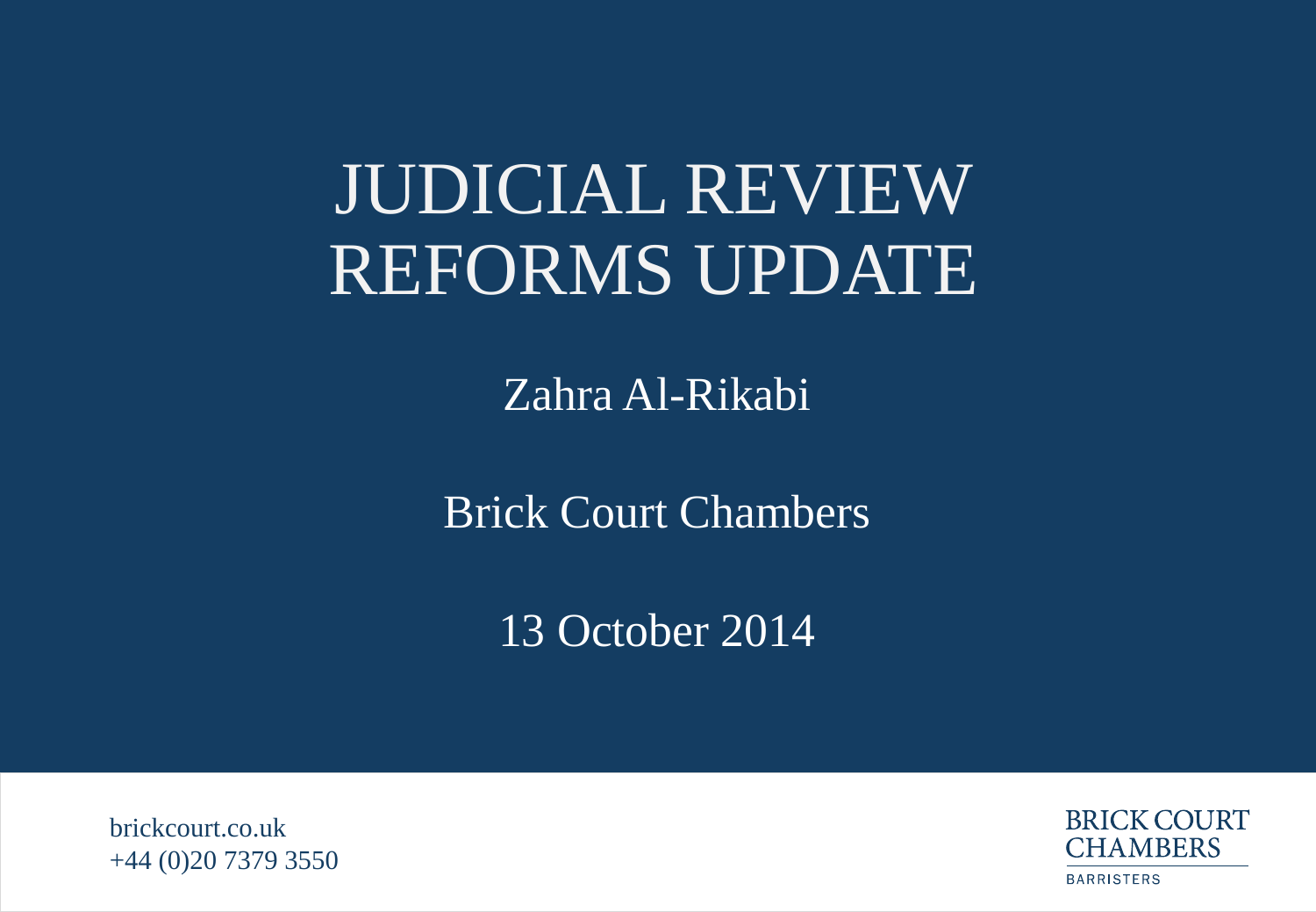

#### The Spectator, 8 June 2013

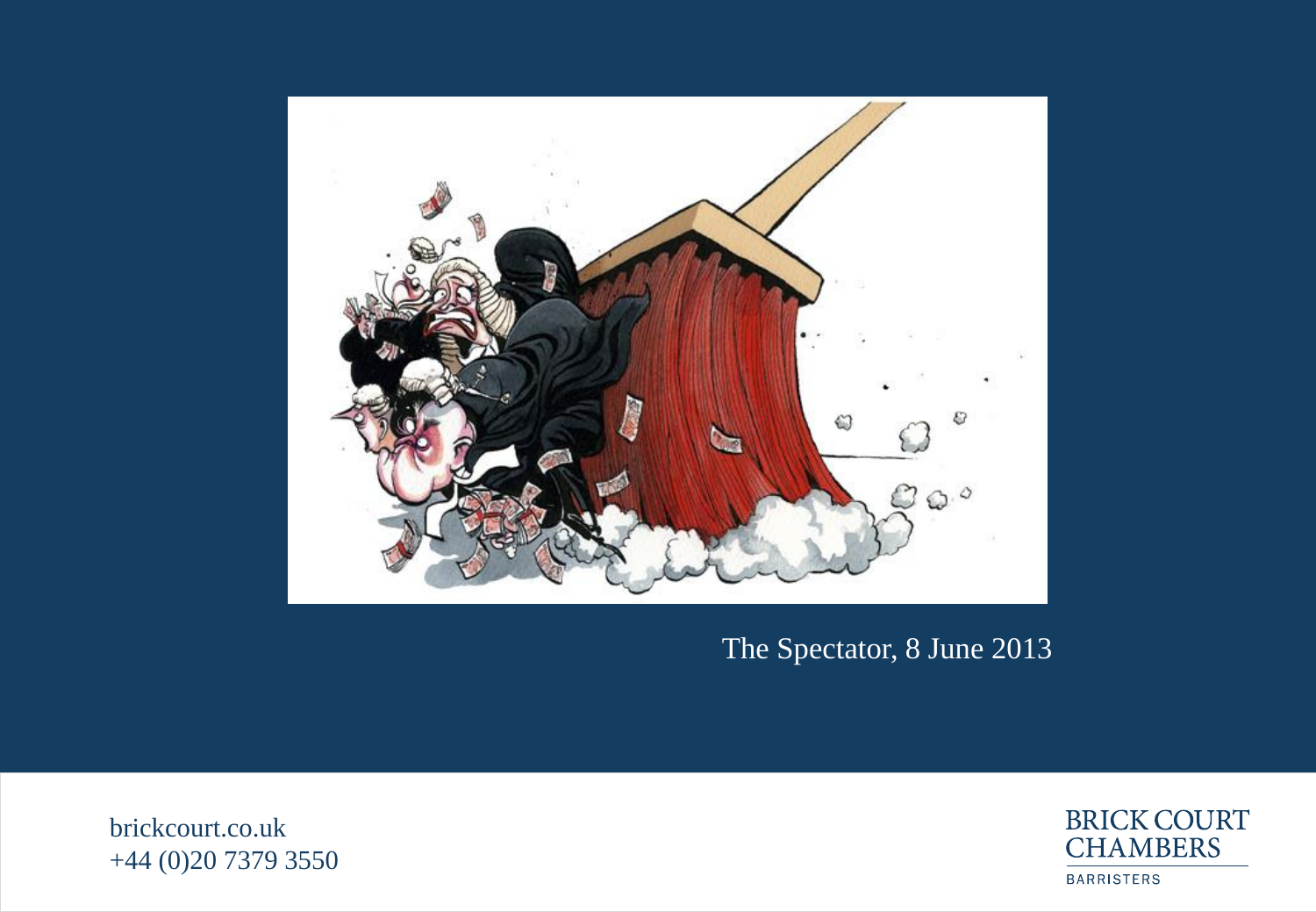## Judicial Review proposals for reform 13 December 2012

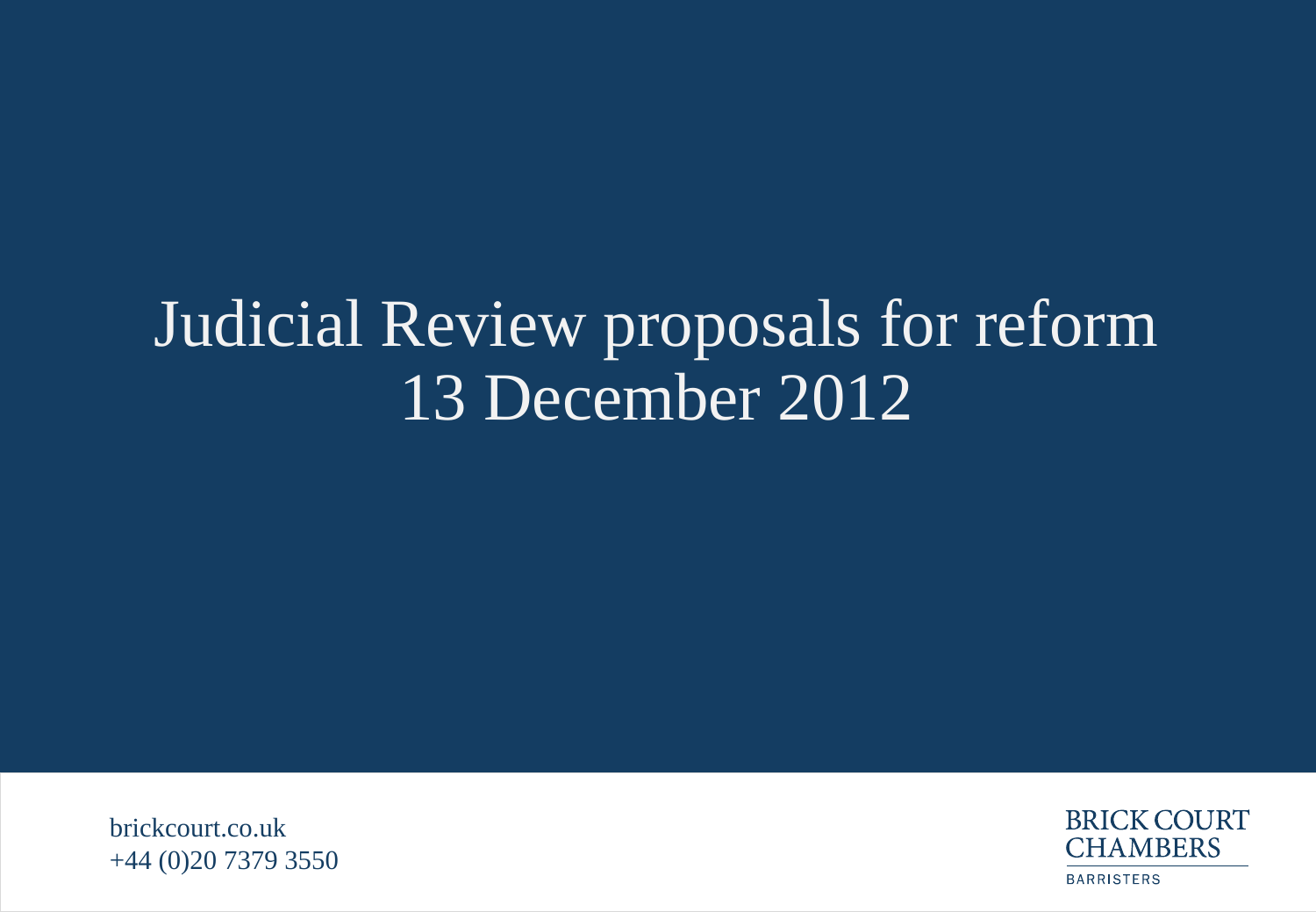## Reduced time limits

- $\blacksquare$  Planning six weeks
- Procurement  $-30$  days
- Came into effect on 1 July 2013, through the Civil Procedure (Amendment No 4) Rules 2013 (SI 2012/1412), made to implement the changes by way of amendments to the Civil Procedure Rules.

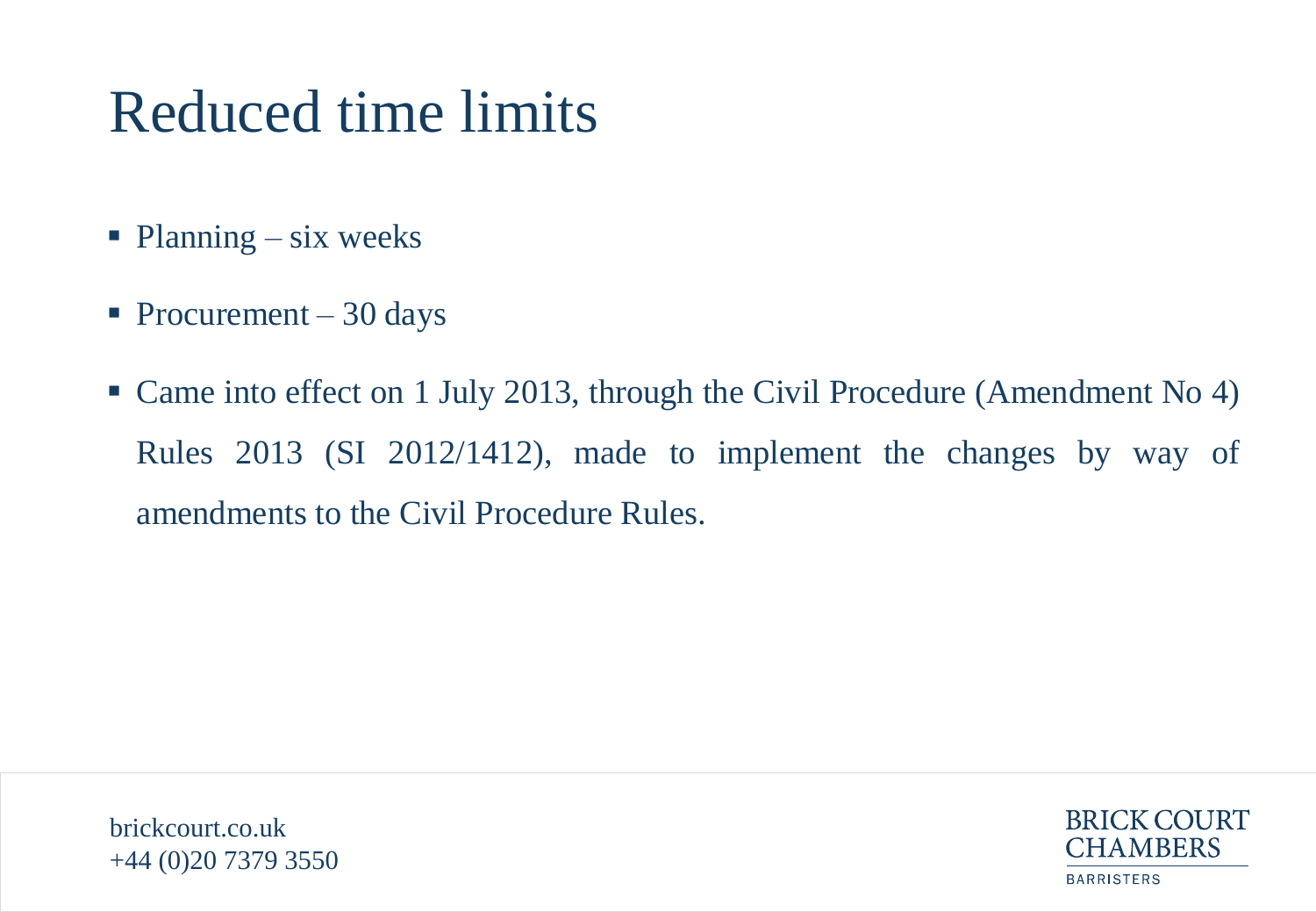# Oral renewal of applications certified as "totally without merit"

- Where a judge refuses permission and records the application as being totally without merit in accordance with rule 23.12, the claimant cannot request that the decision be reconsidered at an oral hearing (CPR 54.12(7))
- CPR 52.15(1A)(b) the Court of Appeal may only consider an appeal from TWM decision on the papers.
- Came into effect on 1 July 2013, through the Civil Procedure (Amendment No 4) Rules 2013 (SI 2012/1412).

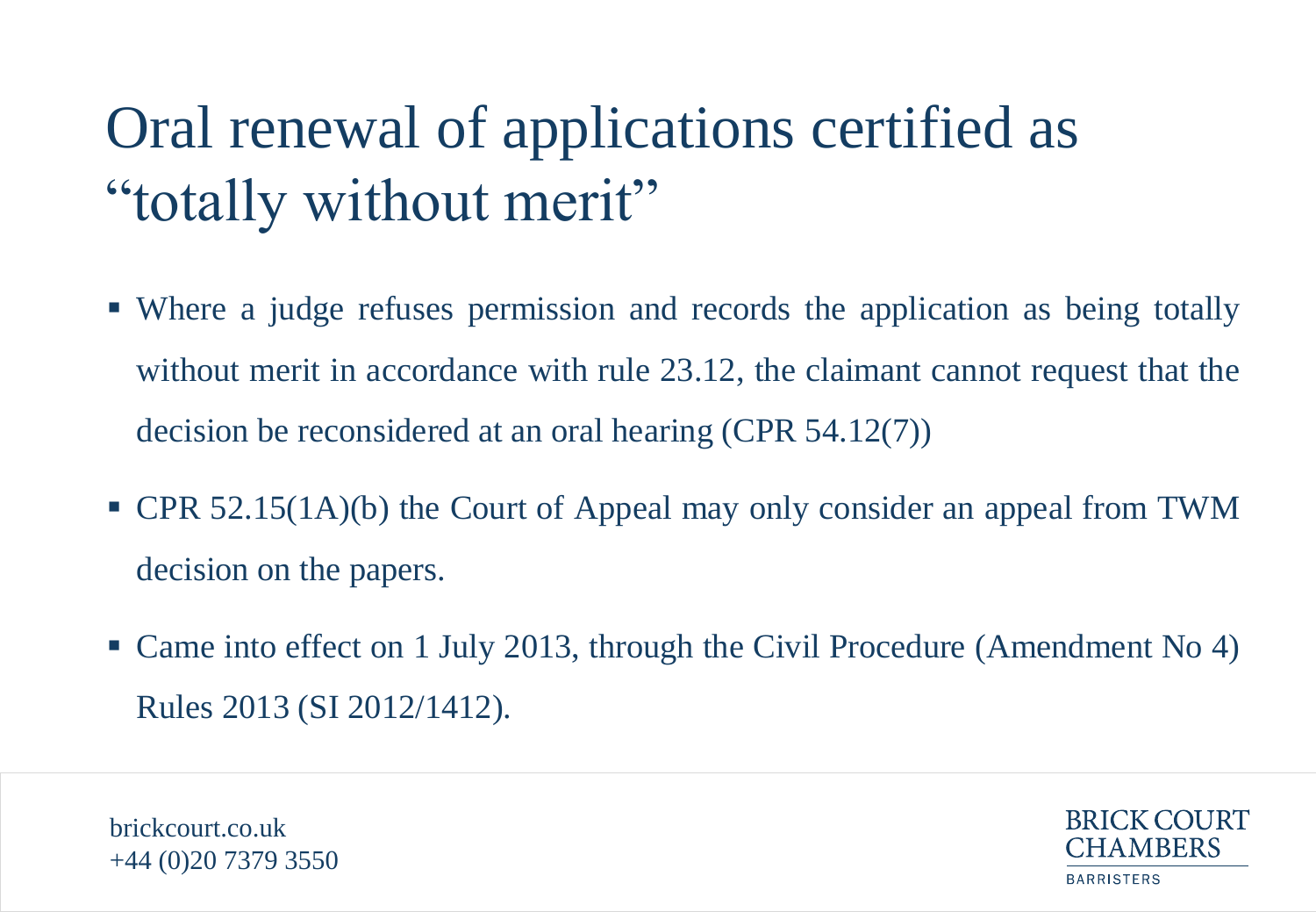## Oral renewal fee

- $\blacksquare$  Oral renewal incurs an additional fee of £215
- Also introduced through the Civil Procedure (Amendment No 4) Rules 2013 (SI 2012/1412), and took effect from 1 July 2013.

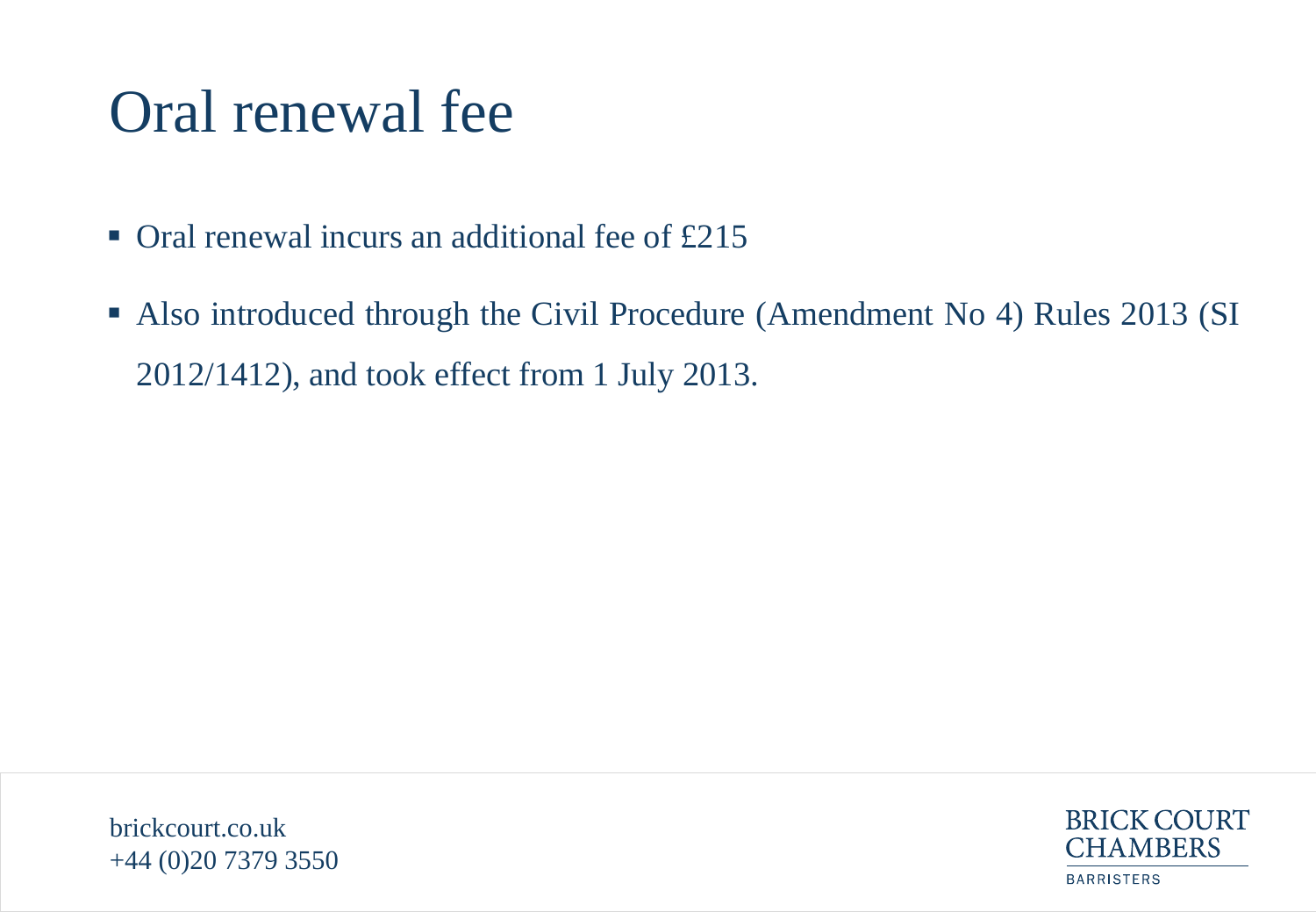# Transforming Legal Aid: Delivering a more credible and efficient system 09 April 2013

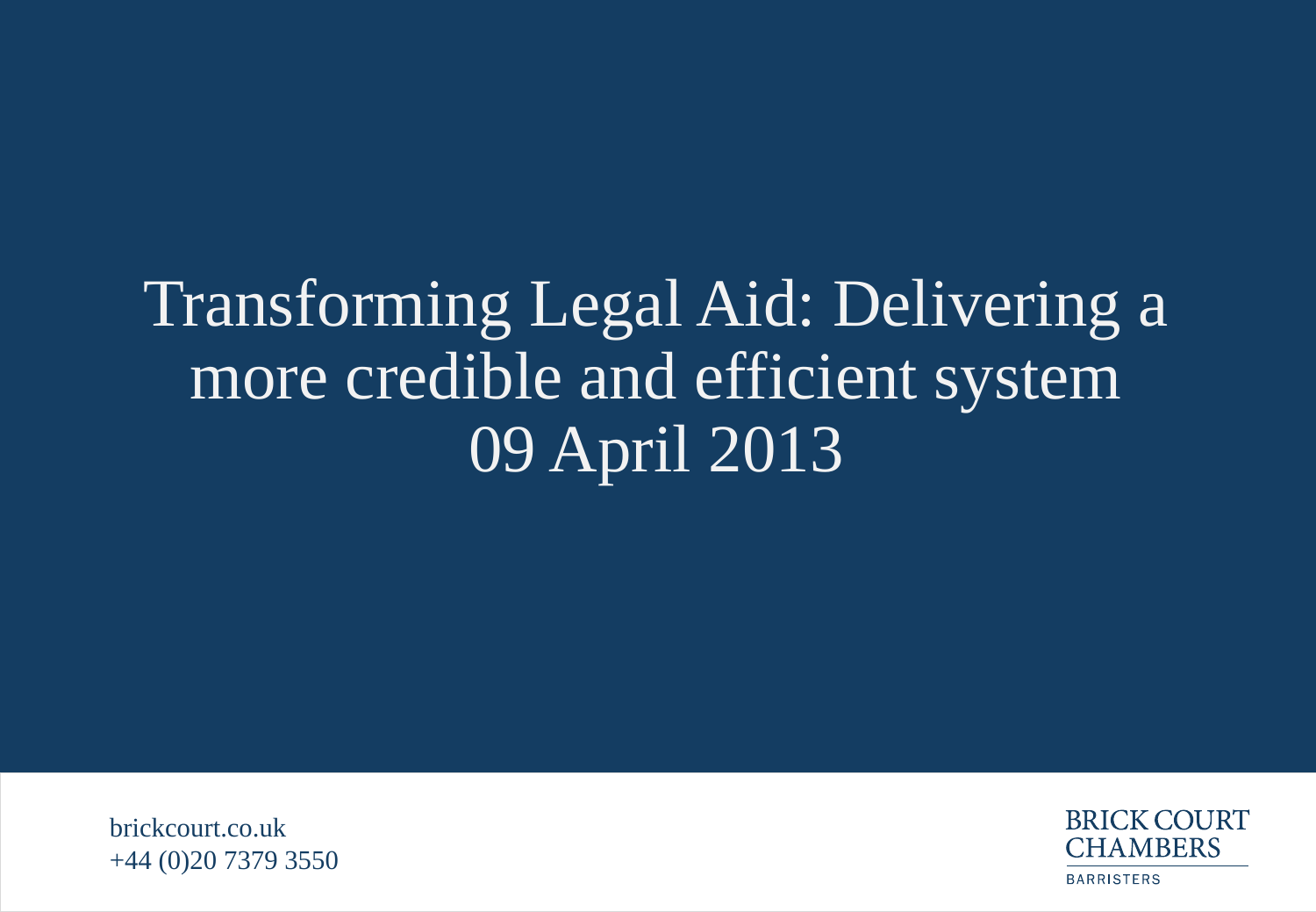## Legal aid: the residence test

- Requirement that those accessing the legal aid scheme must prove 12 months lawful residence in the UK
- Introduced through the Legal Aid Sentencing and Punishment of Offenders Act 2012 (Amendment of Schedule 1) Order 2014
- Successfully challenged in *[The](http://www.judiciary.gov.uk/wp-content/uploads/2014/07/plp-v-ssj-and-other.pdf) [Queen](http://www.judiciary.gov.uk/wp-content/uploads/2014/07/plp-v-ssj-and-other.pdf) [on](http://www.judiciary.gov.uk/wp-content/uploads/2014/07/plp-v-ssj-and-other.pdf) [the](http://www.judiciary.gov.uk/wp-content/uploads/2014/07/plp-v-ssj-and-other.pdf) [Application](http://www.judiciary.gov.uk/wp-content/uploads/2014/07/plp-v-ssj-and-other.pdf) [of](http://www.judiciary.gov.uk/wp-content/uploads/2014/07/plp-v-ssj-and-other.pdf) [the](http://www.judiciary.gov.uk/wp-content/uploads/2014/07/plp-v-ssj-and-other.pdf) [Public](http://www.judiciary.gov.uk/wp-content/uploads/2014/07/plp-v-ssj-and-other.pdf) [Law](http://www.judiciary.gov.uk/wp-content/uploads/2014/07/plp-v-ssj-and-other.pdf) [Project](http://www.judiciary.gov.uk/wp-content/uploads/2014/07/plp-v-ssj-and-other.pdf) [v](http://www.judiciary.gov.uk/wp-content/uploads/2014/07/plp-v-ssj-and-other.pdf) [The](http://www.judiciary.gov.uk/wp-content/uploads/2014/07/plp-v-ssj-and-other.pdf) [Secretary](http://www.judiciary.gov.uk/wp-content/uploads/2014/07/plp-v-ssj-and-other.pdf) [of](http://www.judiciary.gov.uk/wp-content/uploads/2014/07/plp-v-ssj-and-other.pdf) [State](http://www.judiciary.gov.uk/wp-content/uploads/2014/07/plp-v-ssj-and-other.pdf) [for](http://www.judiciary.gov.uk/wp-content/uploads/2014/07/plp-v-ssj-and-other.pdf) [Justice](http://www.judiciary.gov.uk/wp-content/uploads/2014/07/plp-v-ssj-and-other.pdf) [\[2014\]](http://www.judiciary.gov.uk/wp-content/uploads/2014/07/plp-v-ssj-and-other.pdf) [EWHC](http://www.judiciary.gov.uk/wp-content/uploads/2014/07/plp-v-ssj-and-other.pdf) [2365](http://www.judiciary.gov.uk/wp-content/uploads/2014/07/plp-v-ssj-and-other.pdf) [\(Admin\).](http://www.judiciary.gov.uk/wp-content/uploads/2014/07/plp-v-ssj-and-other.pdf)* Appeal to the Court of Appeal currently outstanding.

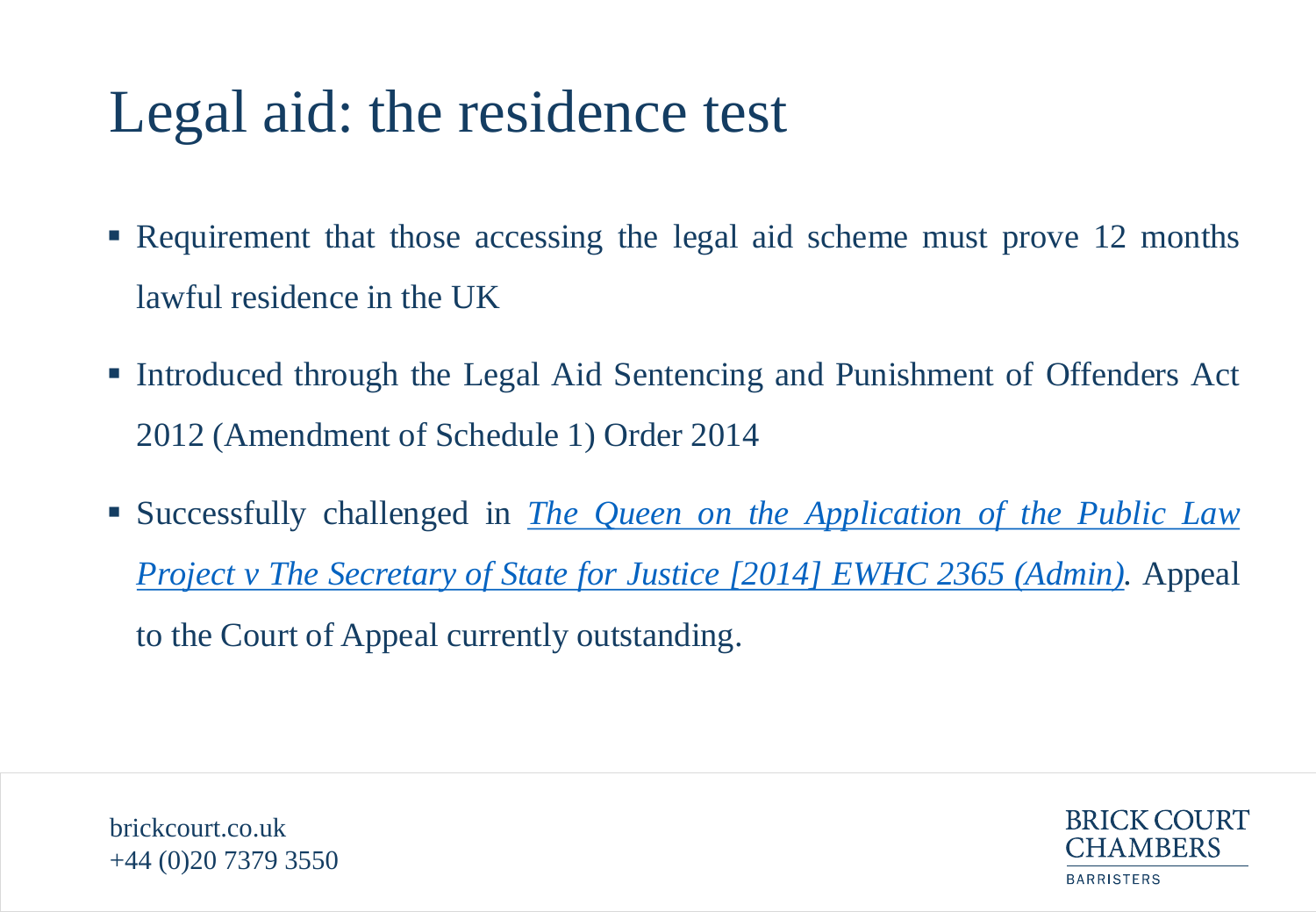# Judicial Review – proposals for further reform 06 September 2013

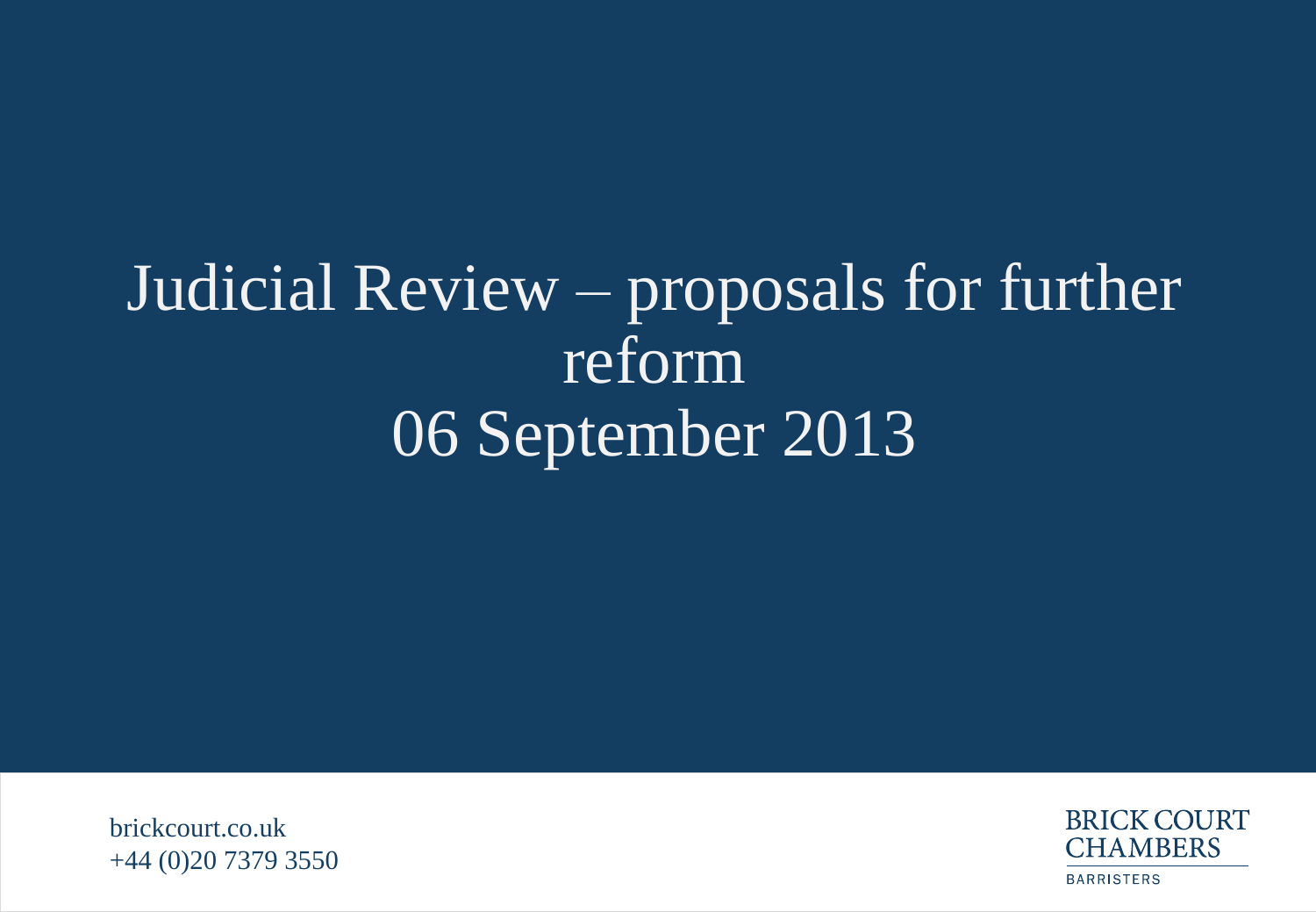

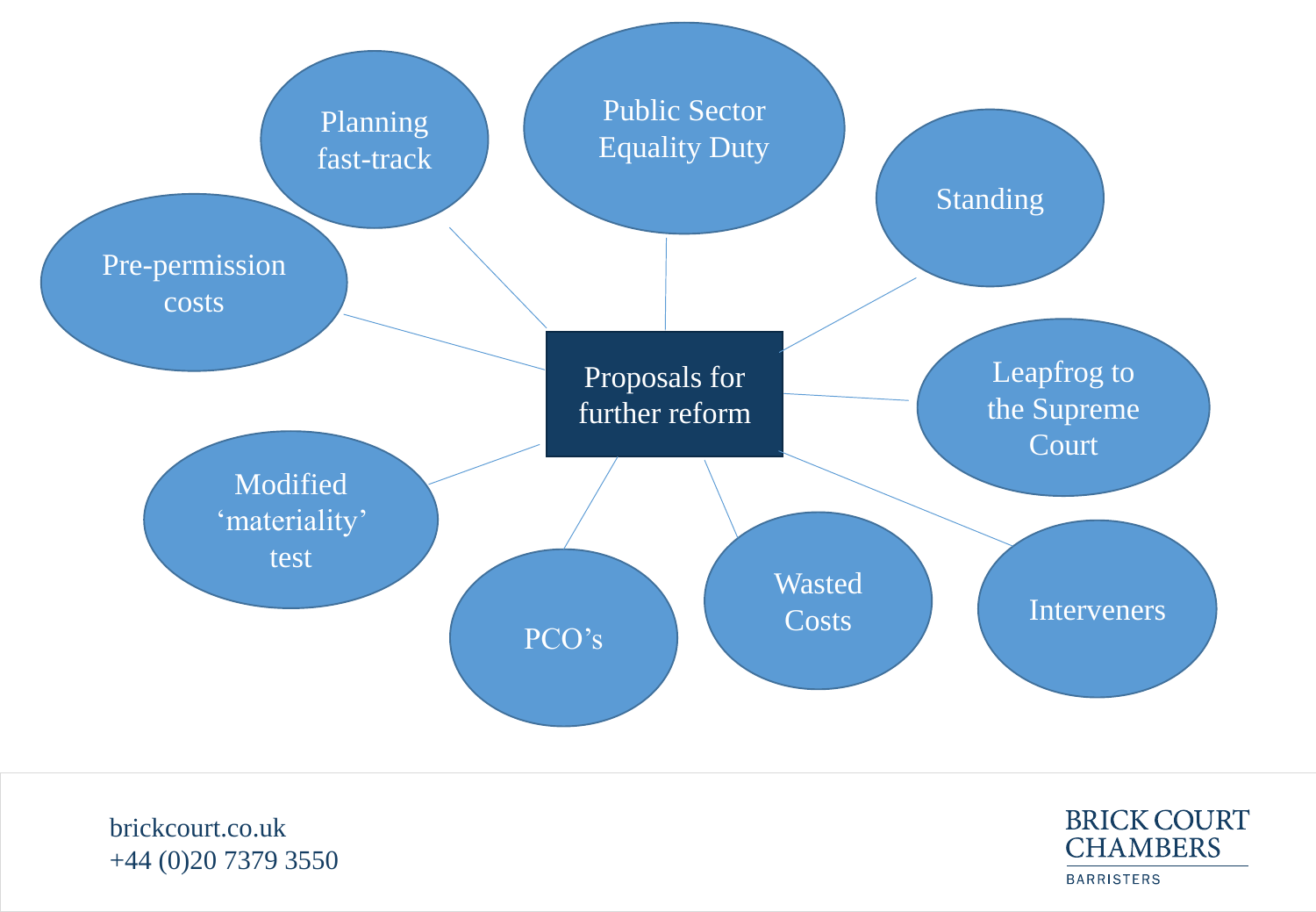## Criminal Justice and Courts Bill



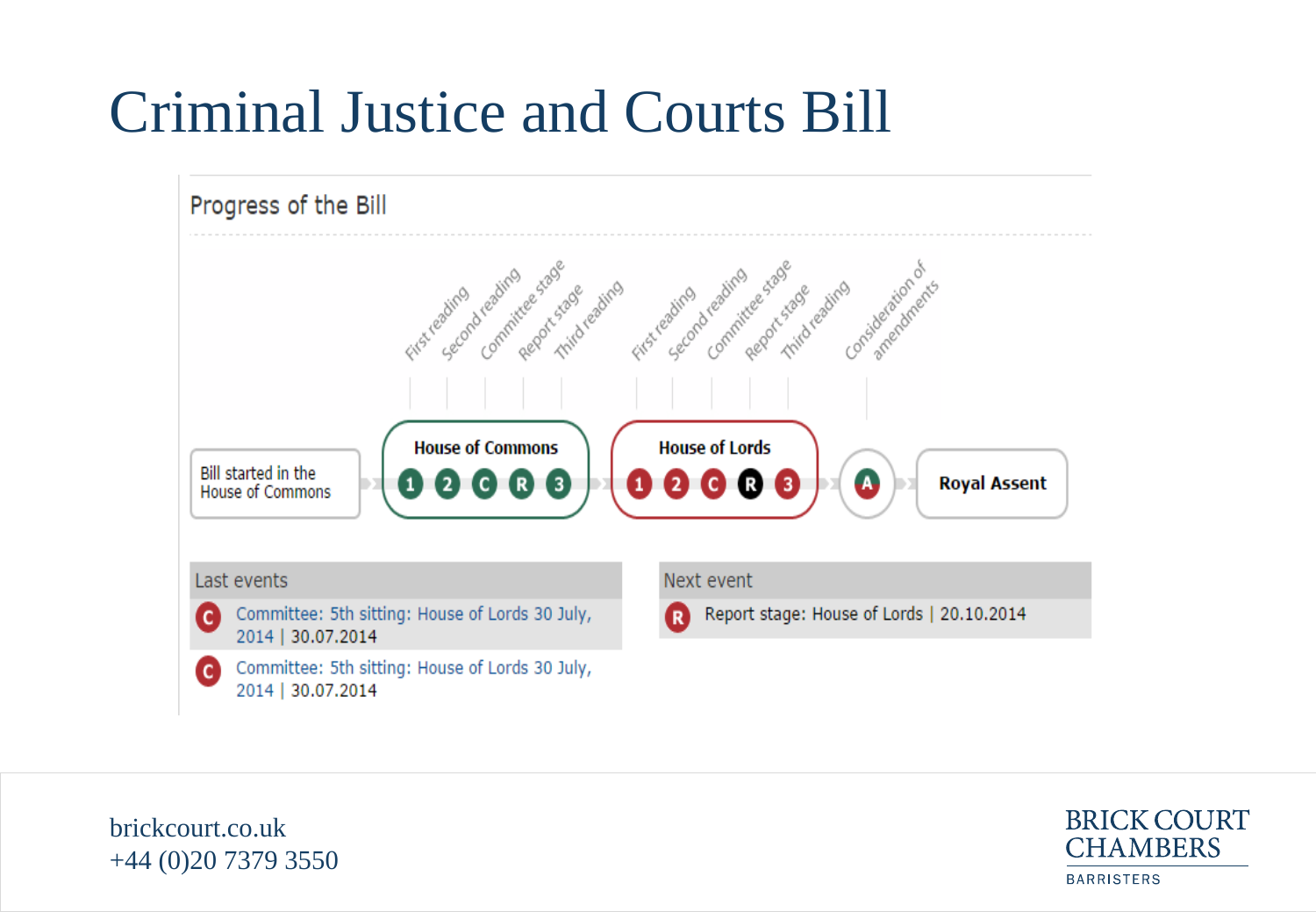### **Likelihood of substantially different outcome**

- [Clause](http://www.publications.parliament.uk/pa/bills/lbill/2014-2015/0043/lbill_2014-20150043_en_8.htm) [70](http://www.publications.parliament.uk/pa/bills/lbill/2014-2015/0043/lbill_2014-20150043_en_8.htm) [of](http://www.publications.parliament.uk/pa/bills/lbill/2014-2015/0043/lbill_2014-20150043_en_8.htm) [the](http://www.publications.parliament.uk/pa/bills/lbill/2014-2015/0043/lbill_2014-20150043_en_8.htm) [Criminal](http://www.publications.parliament.uk/pa/bills/lbill/2014-2015/0043/lbill_2014-20150043_en_8.htm) [Justice](http://www.publications.parliament.uk/pa/bills/lbill/2014-2015/0043/lbill_2014-20150043_en_8.htm) [and](http://www.publications.parliament.uk/pa/bills/lbill/2014-2015/0043/lbill_2014-20150043_en_8.htm) [Courts](http://www.publications.parliament.uk/pa/bills/lbill/2014-2015/0043/lbill_2014-20150043_en_8.htm) [Bill](http://www.publications.parliament.uk/pa/bills/lbill/2014-2015/0043/lbill_2014-20150043_en_8.htm)
	- Court *must* refuse to grant relief where it appears to the court to be *highly likely* that the outcome for the applicant would not have been *substantially* different if the conduct complained of had not occurred
	- Court *must* consider this question at permission stage if the defendant asks it to do so
- Bingham Centre report on streamlining JR rejected this proposal as being objectionable in principle (para  $5.7$ ), in addition to the practical problems identified by the [senior](http://www.judiciary.gov.uk/wp-content/uploads/JCO/Documents/Consultations/jr-phaseii-public-consultation-judicial-response.pdf) [judiciary](http://www.judiciary.gov.uk/wp-content/uploads/JCO/Documents/Consultations/jr-phaseii-public-consultation-judicial-response.pdf) given the very real prospect of dress rehearsals
- The Joint Committee on Human Rights [criticised](http://www.publications.parliament.uk/pa/jt201314/jtselect/jtrights/174/17405.htm) lowering the threshold for nonmateriality. Governmen[t](http://www.parliament.uk/documents/joint-committees/human-rights/Cm8896_Draft JCHR Response_110714_FINAL_WEB.PDF) [responded](http://www.parliament.uk/documents/joint-committees/human-rights/Cm8896_Draft JCHR Response_110714_FINAL_WEB.PDF) on 15 July 2014.



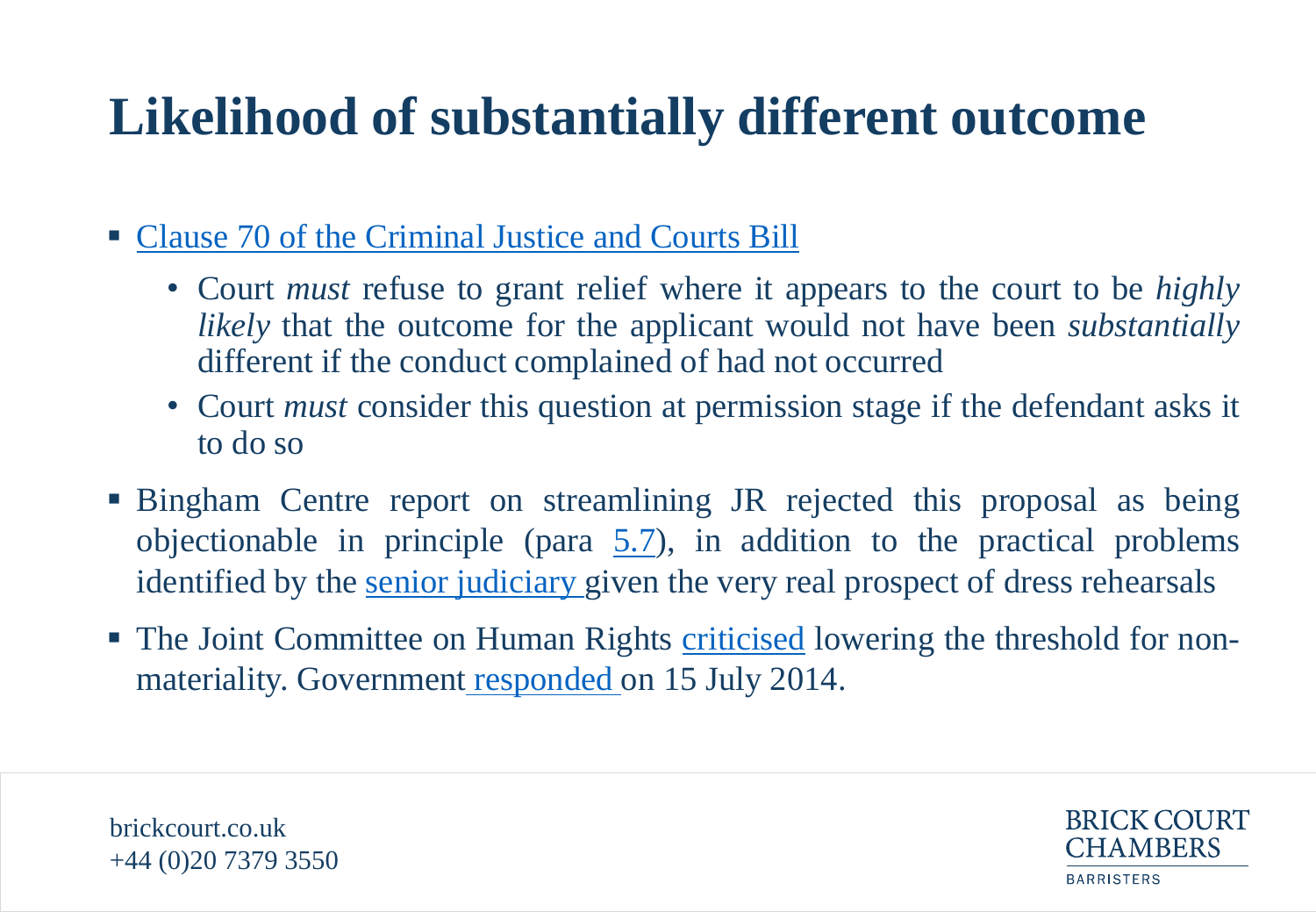### Interveners and costs

- [Clause](http://www.publications.parliament.uk/pa/bills/lbill/2014-2015/0043/lbill_2014-20150043_en_9.htm) [73:](http://www.publications.parliament.uk/pa/bills/lbill/2014-2015/0043/lbill_2014-20150043_en_9.htm)
	- Interveners *must* bear their own costs, unless there are exceptional circumstances
	- The court *must* order the intervener to pay any costs specified in the application that the court considers have been incurred by that party as a result of the intervener's involvement in the proceedings, unless there are exceptional circumstances that make it inappropriate to do so.
- **Explanatory note refers to this as a [presumption](http://www.publications.parliament.uk/pa/bills/lbill/2014-2015/0030/en/15030en.htm)**
- Criticised by the <u>[Joint](http://www.publications.parliament.uk/pa/jt201314/jtselect/jtrights/174/17407.htm) [Committee](http://www.publications.parliament.uk/pa/jt201314/jtselect/jtrights/174/17407.htm) [on](http://www.publications.parliament.uk/pa/jt201314/jtselect/jtrights/174/17407.htm) [Human](http://www.publications.parliament.uk/pa/jt201314/jtselect/jtrights/174/17407.htm) [Rights](http://www.publications.parliament.uk/pa/jt201314/jtselect/jtrights/174/17407.htm)</u> on 30 April 2014. Government [responded](http://www.parliament.uk/documents/joint-committees/human-rights/Cm8896_Draft JCHR Response_110714_FINAL_WEB.PDF) on 15 July 2014.

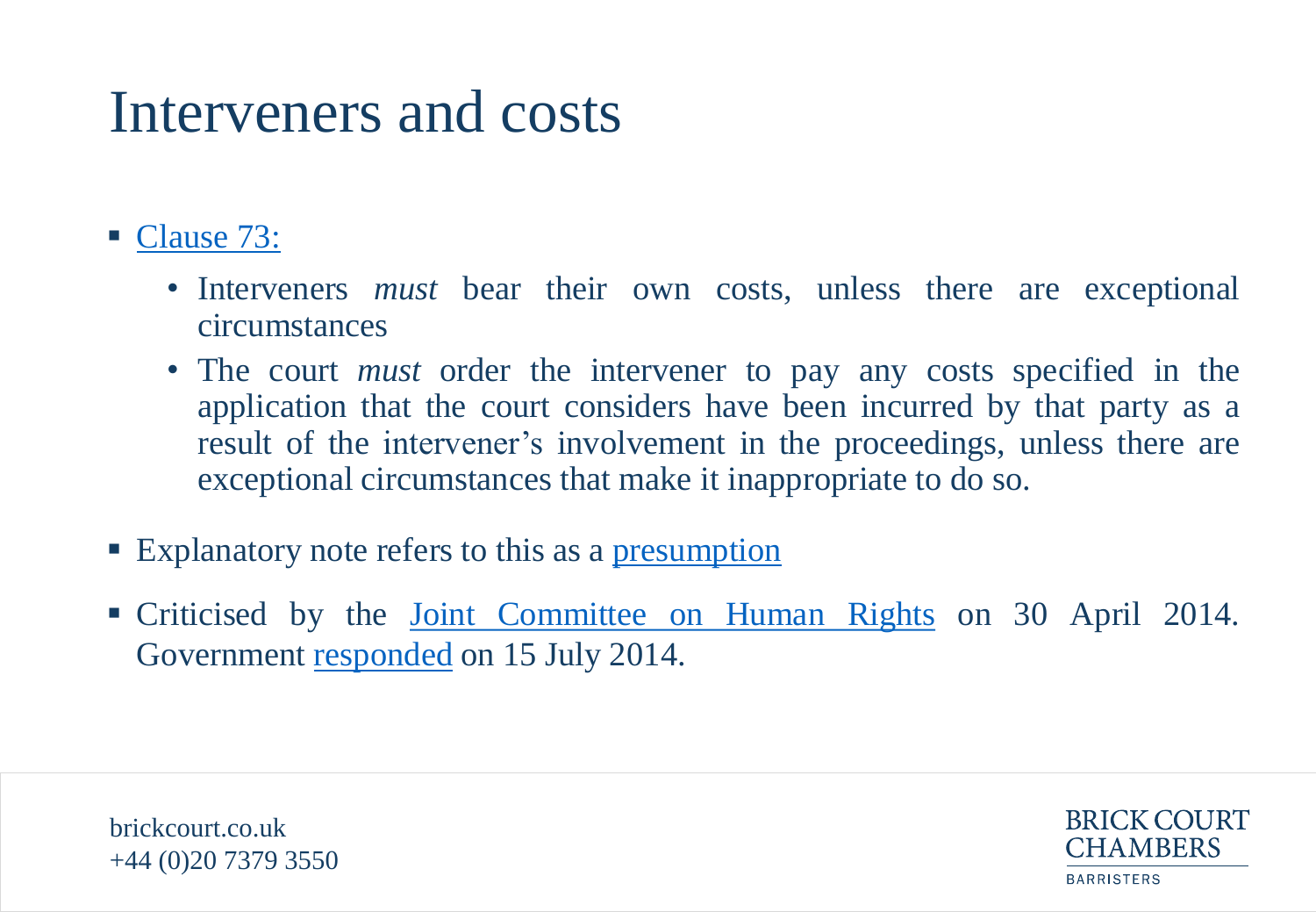### Permission costs

- New Regulation 5A of the Civil Legal Aid (Remuneration) Regulations 2013, as inserted by Regulation 2(5) of the Civil Legal Aid (Remuneration) (Amendment) (No. 3) Regulations 2014
- The Regulations provide that legal aid practitioners will not be paid for their work on making an application for permission in a judicial review case, where that application has been issued, unless
	- (i) permission is given by the court or
	- (ii) the case concludes before a permission decision is made but the Lord Chancellor (in practice, the Legal Aid Agency) considers that it is reasonable to pay, taking into account the circumstances of the case.
- Concern expressed by the [Secondary](http://www.publications.parliament.uk/pa/ld201314/ldselect/ldsecleg/157/15703.htm) [Legislation](http://www.publications.parliament.uk/pa/ld201314/ldselect/ldsecleg/157/15703.htm) [Scrutiny](http://www.publications.parliament.uk/pa/ld201314/ldselect/ldsecleg/157/15703.htm) [Committee](http://www.publications.parliament.uk/pa/ld201314/ldselect/ldsecleg/157/15703.htm).
- [Motion](http://www.theyworkforyou.com/lords/?id=2014-05-07a.1540.0) [of](http://www.theyworkforyou.com/lords/?id=2014-05-07a.1540.0) [regret](http://www.theyworkforyou.com/lords/?id=2014-05-07a.1540.0) tabled by Lord Pannick on 7 May 2014
- Criticised by the [Joint](http://www.publications.parliament.uk/pa/jt201314/jtselect/jtrights/174/17406.htm) [Committee](http://www.publications.parliament.uk/pa/jt201314/jtselect/jtrights/174/17406.htm) [on](http://www.publications.parliament.uk/pa/jt201314/jtselect/jtrights/174/17406.htm) [Human](http://www.publications.parliament.uk/pa/jt201314/jtselect/jtrights/174/17406.htm) [Rights](http://www.publications.parliament.uk/pa/jt201314/jtselect/jtrights/174/17406.htm) on 30 April 2014. Government [responded](http://www.parliament.uk/documents/joint-committees/human-rights/Cm8896_Draft JCHR Response_110714_FINAL_WEB.PDF) on 15 July 2014.

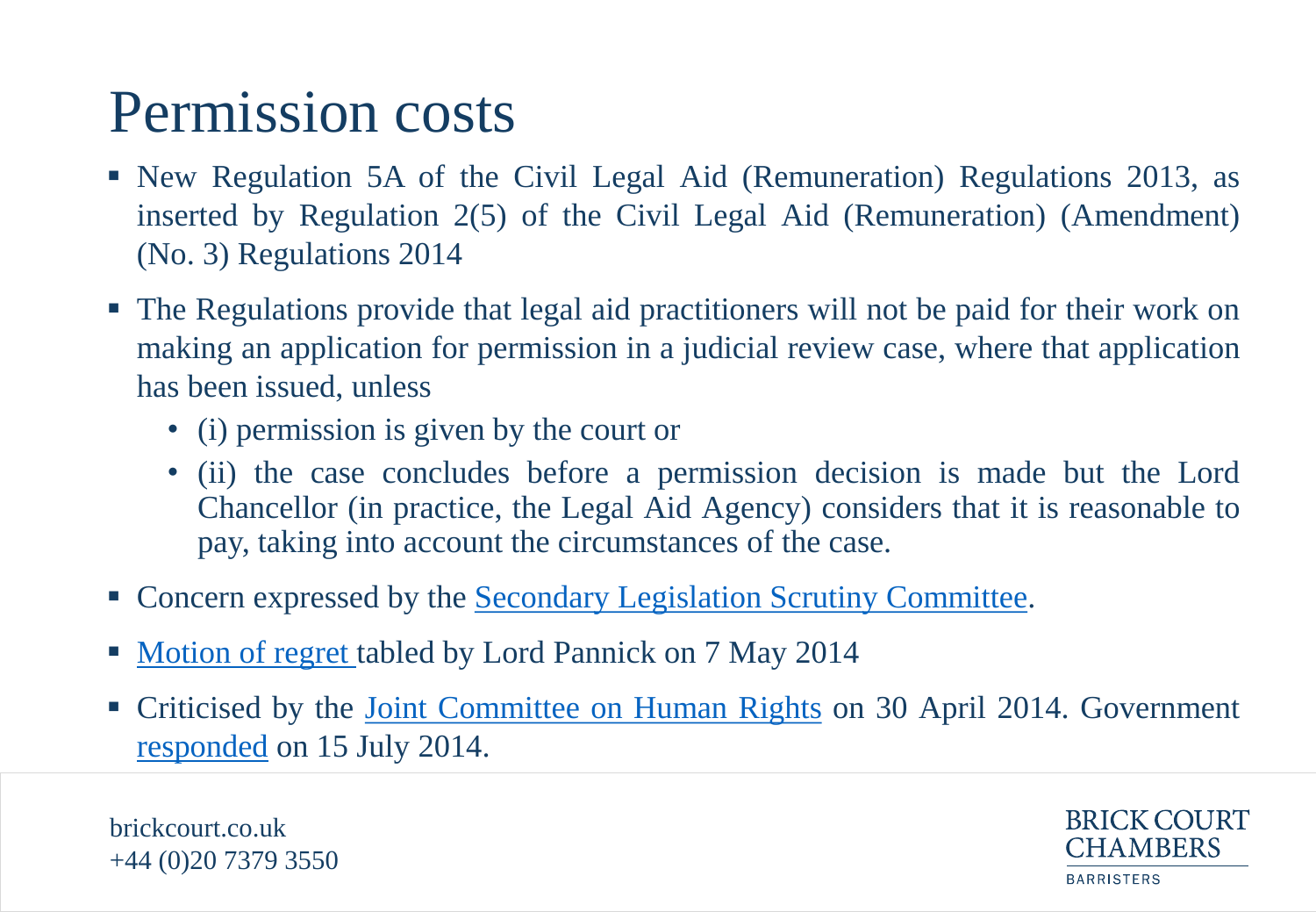## Information about financial resources

- [Clause](http://www.publications.parliament.uk/pa/bills/lbill/2014-2015/0043/lbill_2014-20150043_en_8.htm) [71](http://www.publications.parliament.uk/pa/bills/lbill/2014-2015/0043/lbill_2014-20150043_en_8.htm) [–](http://www.publications.parliament.uk/pa/bills/lbill/2014-2015/0043/lbill_2014-20150043_en_8.htm) [72](http://www.publications.parliament.uk/pa/bills/lbill/2014-2015/0043/lbill_2014-20150043_en_8.htm) [of](http://www.publications.parliament.uk/pa/bills/lbill/2014-2015/0043/lbill_2014-20150043_en_8.htm) [the](http://www.publications.parliament.uk/pa/bills/lbill/2014-2015/0043/lbill_2014-20150043_en_8.htm) [Criminal](http://www.publications.parliament.uk/pa/bills/lbill/2014-2015/0043/lbill_2014-20150043_en_8.htm) [Justice](http://www.publications.parliament.uk/pa/bills/lbill/2014-2015/0043/lbill_2014-20150043_en_8.htm) [and](http://www.publications.parliament.uk/pa/bills/lbill/2014-2015/0043/lbill_2014-20150043_en_8.htm) [Courts](http://www.publications.parliament.uk/pa/bills/lbill/2014-2015/0043/lbill_2014-20150043_en_8.htm) [Bill](http://www.publications.parliament.uk/pa/bills/lbill/2014-2015/0043/lbill_2014-20150043_en_8.htm)
- Permission cannot be given unless information about source, nature and extent of financial resources is provided
- The court or tribunal *must* consider whether to order costs to be paid by a person, other than a party to the proceedings, who is identified in that information as someone who is providing financial support for the purposes of the proceedings or likely or able to do so.



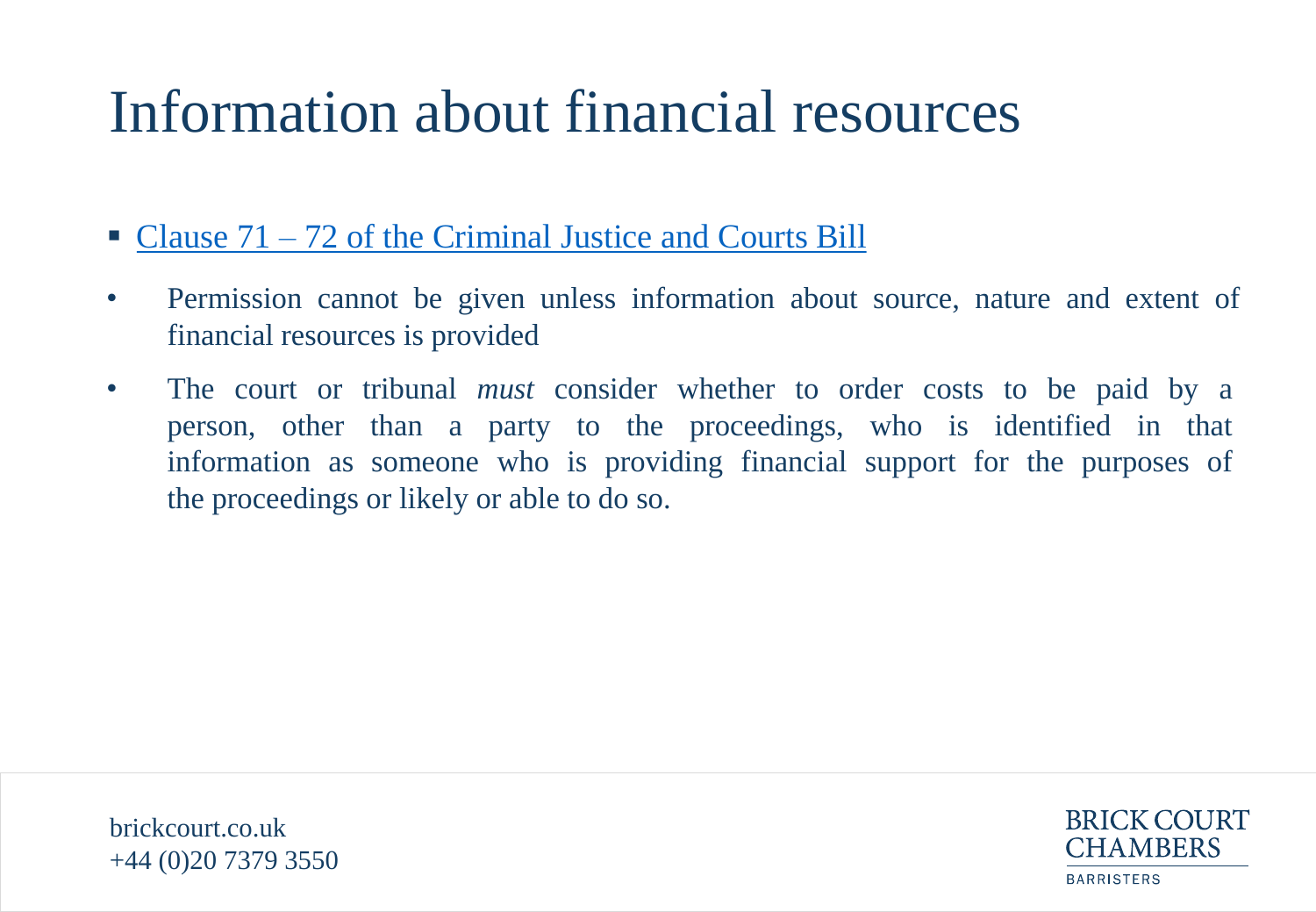# Cost capping orders (PCO's)

#### $\blacksquare$  [Clauses](http://www.publications.parliament.uk/pa/bills/lbill/2014-2015/0043/lbill_2014-20150043_en_9.htm) [74](http://www.publications.parliament.uk/pa/bills/lbill/2014-2015/0043/lbill_2014-20150043_en_9.htm) [–](http://www.publications.parliament.uk/pa/bills/lbill/2014-2015/0043/lbill_2014-20150043_en_9.htm) [76](http://www.publications.parliament.uk/pa/bills/lbill/2014-2015/0043/lbill_2014-20150043_en_9.htm)

- Codifies rules for granting a PCO, requiring that proceedings are in the public interest and defining the latter as involving:
	- the number of people likely to be directly affected;
	- how significant the effect on these people is likely to be; and
	- whether the proceedings involve consideration of a point of law of general public importance
- May only be granted *after* the grant of permission
- Excludes environmental cases
- Joint Committee on Hum[a](http://www.parliament.uk/documents/joint-committees/human-rights/Cm8896_Draft JCHR Response_110714_FINAL_WEB.PDF)n Rights [recommended](http://www.publications.parliament.uk/pa/jt201314/jtselect/jtrights/174/17408.htm) removal of permission requirement. Government [responded](http://www.parliament.uk/documents/joint-committees/human-rights/Cm8896_Draft JCHR Response_110714_FINAL_WEB.PDF) on 15 July 2014.